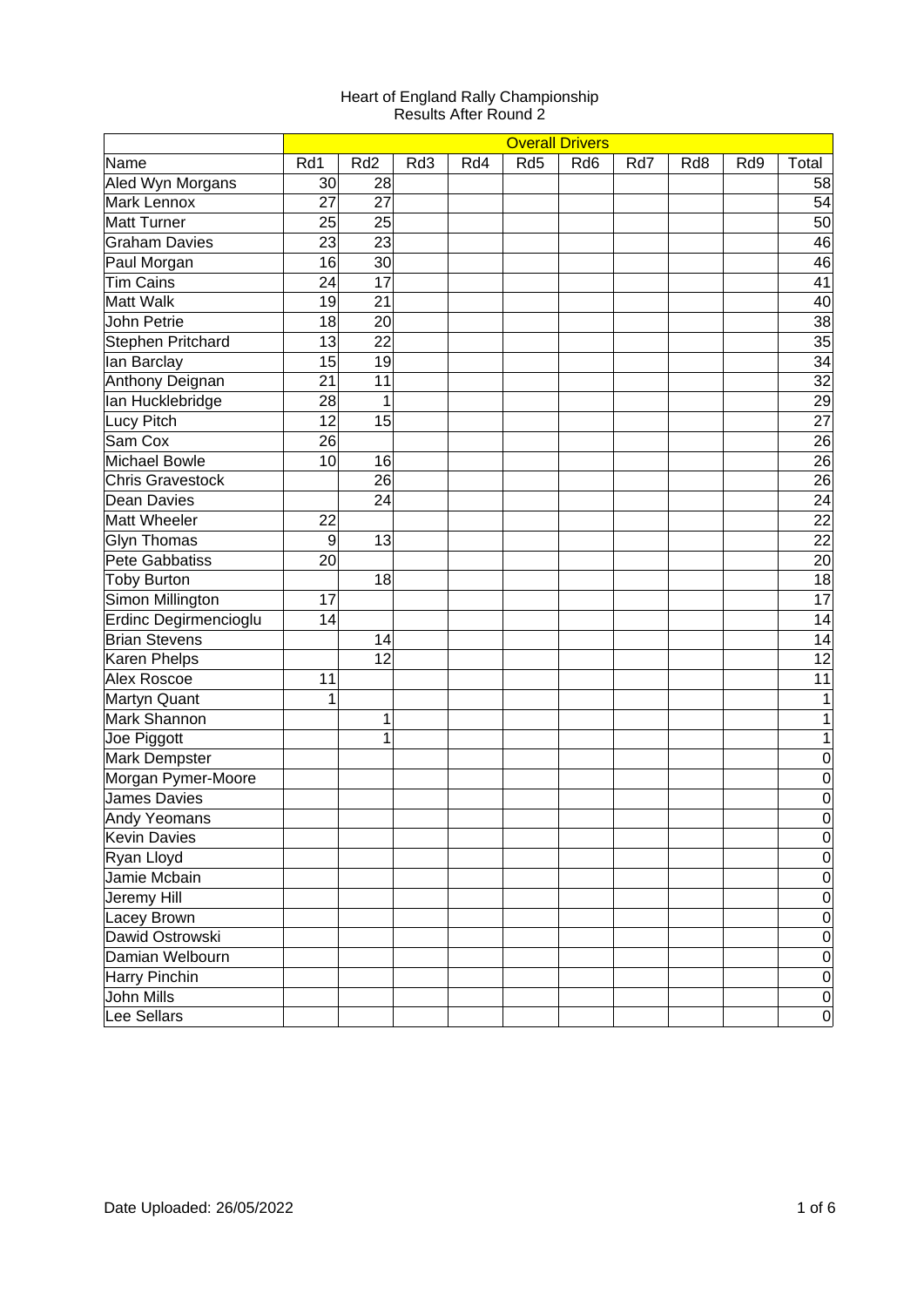|                         |                 |                 |     |     |     | <b>Overall Co-Drivers</b> |     |                 |                  |                 |
|-------------------------|-----------------|-----------------|-----|-----|-----|---------------------------|-----|-----------------|------------------|-----------------|
| Name                    | Rd1             | Rd <sub>2</sub> | Rd3 | Rd4 | Rd5 | Rd <sub>6</sub>           | Rd7 | Rd <sub>8</sub> | R <sub>d</sub> 9 | Total           |
| Claire Lennox           | 27              | 28              |     |     |     |                           |     |                 |                  | 55              |
| Sam Stafford            | 19              | 30              |     |     |     |                           |     |                 |                  | 49              |
| <b>Gary Powell</b>      | 24              | 24              |     |     |     |                           |     |                 |                  | 48              |
| Seth Cains              | $\overline{25}$ | $\overline{21}$ |     |     |     |                           |     |                 |                  | $\overline{46}$ |
| Ade Walk                | 21              | $\overline{23}$ |     |     |     |                           |     |                 |                  | 44              |
| Kirun Deignan           | 23              | 17              |     |     |     |                           |     |                 |                  | 40              |
| Pete Bowles             | 18              | 20              |     |     |     |                           |     |                 |                  | $\overline{38}$ |
| Owain Thomas            | 15              | 18              |     |     |     |                           |     |                 |                  | 33              |
| Mark Rodway             | 30              |                 |     |     |     |                           |     |                 |                  | 30              |
| Oliver Hucklebridge     | 28              | $\mathbf{1}$    |     |     |     |                           |     |                 |                  | 29              |
| Mark Harmer             |                 | $\overline{27}$ |     |     |     |                           |     |                 |                  | $\overline{27}$ |
| <b>Bailey Cox</b>       | 26              |                 |     |     |     |                           |     |                 |                  | $\overline{26}$ |
| <b>Tom Bishop</b>       |                 | 26              |     |     |     |                           |     |                 |                  | $\overline{26}$ |
| <b>Cameron Wheatley</b> |                 | 25              |     |     |     |                           |     |                 |                  | $\overline{25}$ |
| <b>Gary Evans</b>       | 22              |                 |     |     |     |                           |     |                 |                  | $\overline{22}$ |
| <b>Mark Burton</b>      |                 | 22              |     |     |     |                           |     |                 |                  | $\overline{22}$ |
| Sam Kelter              | 20              |                 |     |     |     |                           |     |                 |                  | 20              |
| Derek Adams             |                 | 19              |     |     |     |                           |     |                 |                  | 19              |
| Stephen Roscoe          | 17              |                 |     |     |     |                           |     |                 |                  | $\overline{17}$ |
| Izzie Lawrence          | 16              |                 |     |     |     |                           |     |                 |                  | 16              |
| <b>Aled Pennant</b>     | $\overline{1}$  |                 |     |     |     |                           |     |                 |                  | $\mathbf{1}$    |
| Nick Jones              |                 | $\mathbf{1}$    |     |     |     |                           |     |                 |                  | $\mathbf{1}$    |
| <b>Ben Williams</b>     |                 | $\mathbf{1}$    |     |     |     |                           |     |                 |                  | $\mathbf{1}$    |
| Josh Pymer              |                 |                 |     |     |     |                           |     |                 |                  | $\overline{0}$  |
| Fiona Crump             |                 |                 |     |     |     |                           |     |                 |                  | $\overline{0}$  |
| lan Houston             |                 |                 |     |     |     |                           |     |                 |                  | $\overline{0}$  |
| Michele Petrie          |                 |                 |     |     |     |                           |     |                 |                  | $\overline{0}$  |
| James Wardle            |                 |                 |     |     |     |                           |     |                 |                  | $\overline{0}$  |
| Karen Phelps            |                 |                 |     |     |     |                           |     |                 |                  | $\overline{0}$  |
| Ryan Stutchbury         |                 |                 |     |     |     |                           |     |                 |                  | $\mathbf 0$     |
| Derek Kelly             |                 |                 |     |     |     |                           |     |                 |                  | $\overline{0}$  |
| Sohpie Landen           |                 |                 |     |     |     |                           |     |                 |                  | $\mathbf 0$     |
| <b>Robert Bekas</b>     |                 |                 |     |     |     |                           |     |                 |                  | $\mathbf 0$     |
| Colin Jenkins           |                 |                 |     |     |     |                           |     |                 |                  | $\mathbf 0$     |
| <b>Sharon Mills</b>     |                 |                 |     |     |     |                           |     |                 |                  | $\mathbf 0$     |
| Michelle O'Connor       |                 |                 |     |     |     |                           |     |                 |                  | $\mathbf 0$     |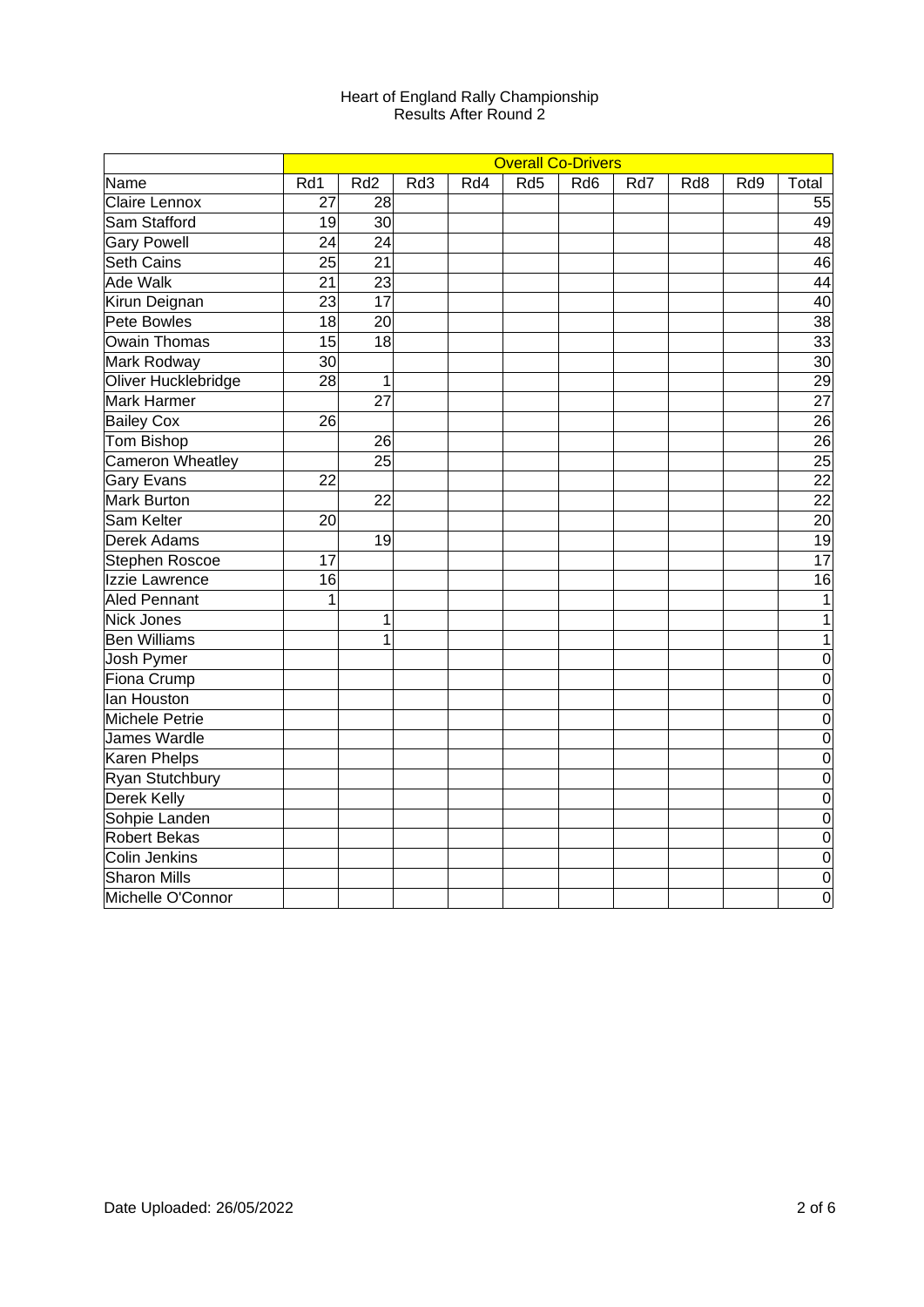|                    |     |                 |     |     |     | <b>Class A Drivers</b> |     |                  |                  |       |
|--------------------|-----|-----------------|-----|-----|-----|------------------------|-----|------------------|------------------|-------|
| Name               | Rd1 | Rd <sub>2</sub> | Rd3 | Rd4 | Rd5 | Rd <sub>6</sub>        | Rd7 | R <sub>d</sub> 8 | R <sub>d</sub> 9 | Total |
| <b>Matt Walk</b>   | 10  | 9               |     |     |     |                        |     |                  |                  | 19    |
| Stephen Pritchard  | 9   | 10              |     |     |     |                        |     |                  |                  | 19    |
| Lucy Pitch         | 8   |                 |     |     |     |                        |     |                  |                  | 15    |
| <b>Glyn Thomas</b> | 6   | 6               |     |     |     |                        |     |                  |                  | 12    |
| Toby Burton        |     | 8               |     |     |     |                        |     |                  |                  | 8     |
| Alex Roscoe        |     |                 |     |     |     |                        |     |                  |                  | 71    |
| Martyn Quant       |     |                 |     |     |     |                        |     |                  |                  |       |
| Dawid Ostrowski    |     |                 |     |     |     |                        |     |                  |                  | 0     |
| John Mills         |     |                 |     |     |     |                        |     |                  |                  | 0     |

|                     |                 |                 |     |     |                 | <b>Class A Co-Drivers</b> |     |     |                  |                |
|---------------------|-----------------|-----------------|-----|-----|-----------------|---------------------------|-----|-----|------------------|----------------|
| Name                | Rd1             | Rd <sub>2</sub> | Rd3 | Rd4 | Rd <sub>5</sub> | Rd <sub>6</sub>           | Rd7 | Rd8 | R <sub>d</sub> 9 | Total          |
| Ade Walk            | 10 <sup>1</sup> | 10              |     |     |                 |                           |     |     |                  | 20             |
| Pete Bowles         |                 | 8               |     |     |                 |                           |     |     |                  | 17             |
| Owain Thomas        |                 |                 |     |     |                 |                           |     |     |                  | 14             |
| <b>Mark Burton</b>  |                 | 9               |     |     |                 |                           |     |     |                  | 9              |
| Stephen Roscoe      | Զ               |                 |     |     |                 |                           |     |     |                  | 8              |
| Aled Pennant        |                 |                 |     |     |                 |                           |     |     |                  | $\mathbf{1}$   |
| Robert Bekas        |                 |                 |     |     |                 |                           |     |     |                  | $\Omega$       |
| <b>Sharon Mills</b> |                 |                 |     |     |                 |                           |     |     |                  | $\overline{0}$ |

|                         |     |                 |     |     |     | <b>Class B Drivers</b> |     |                  |                  |       |
|-------------------------|-----|-----------------|-----|-----|-----|------------------------|-----|------------------|------------------|-------|
| Name                    | Rd1 | Rd <sub>2</sub> | Rd3 | Rd4 | Rd5 | Rd6                    | Rd7 | R <sub>d</sub> 8 | R <sub>d</sub> 9 | Total |
| John Petrie             | 9   | 9               |     |     |     |                        |     |                  |                  | 18    |
| <b>Matt Wheeler</b>     | 10  |                 |     |     |     |                        |     |                  |                  | 10    |
| <b>Chris Gravestock</b> |     | 10              |     |     |     |                        |     |                  |                  | 10    |
| Mark Shannon            |     |                 |     |     |     |                        |     |                  |                  | 11    |
| Joe Piggott             |     |                 |     |     |     |                        |     |                  |                  |       |
| Morgan Pymer-Moore      |     |                 |     |     |     |                        |     |                  |                  | 0     |
| Ryan Lloyd              |     |                 |     |     |     |                        |     |                  |                  | 0     |
| Jeremy Hill             |     |                 |     |     |     |                        |     |                  |                  | 0     |
| Lacey Brown             |     |                 |     |     |     |                        |     |                  |                  | 0     |
| Harry Pinchin           |     |                 |     |     |     |                        |     |                  |                  | 0     |

|                     |     |                 |     |     |                 | <b>Class B Co-Drivers</b> |     |                  |                  |          |
|---------------------|-----|-----------------|-----|-----|-----------------|---------------------------|-----|------------------|------------------|----------|
| Name                | Rd1 | Rd <sub>2</sub> | Rd3 | Rd4 | Rd <sub>5</sub> | Rd <sub>6</sub>           | Rd7 | R <sub>d</sub> 8 | R <sub>d</sub> 9 | Total    |
| Mark Harmer         |     | 10              |     |     |                 |                           |     |                  |                  | 10       |
| Nick Jones          |     |                 |     |     |                 |                           |     |                  |                  |          |
| <b>Ben Williams</b> |     |                 |     |     |                 |                           |     |                  |                  |          |
| Josh Pymer          |     |                 |     |     |                 |                           |     |                  |                  | 0        |
| Michele Petrie      |     |                 |     |     |                 |                           |     |                  |                  | 0        |
| James Wardle        |     |                 |     |     |                 |                           |     |                  |                  | 0        |
| Derek Kelly         |     |                 |     |     |                 |                           |     |                  |                  | 0        |
| Sophie Landen       |     |                 |     |     |                 |                           |     |                  |                  | $\Omega$ |
| Colin Jenkins       |     |                 |     |     |                 |                           |     |                  |                  | 0        |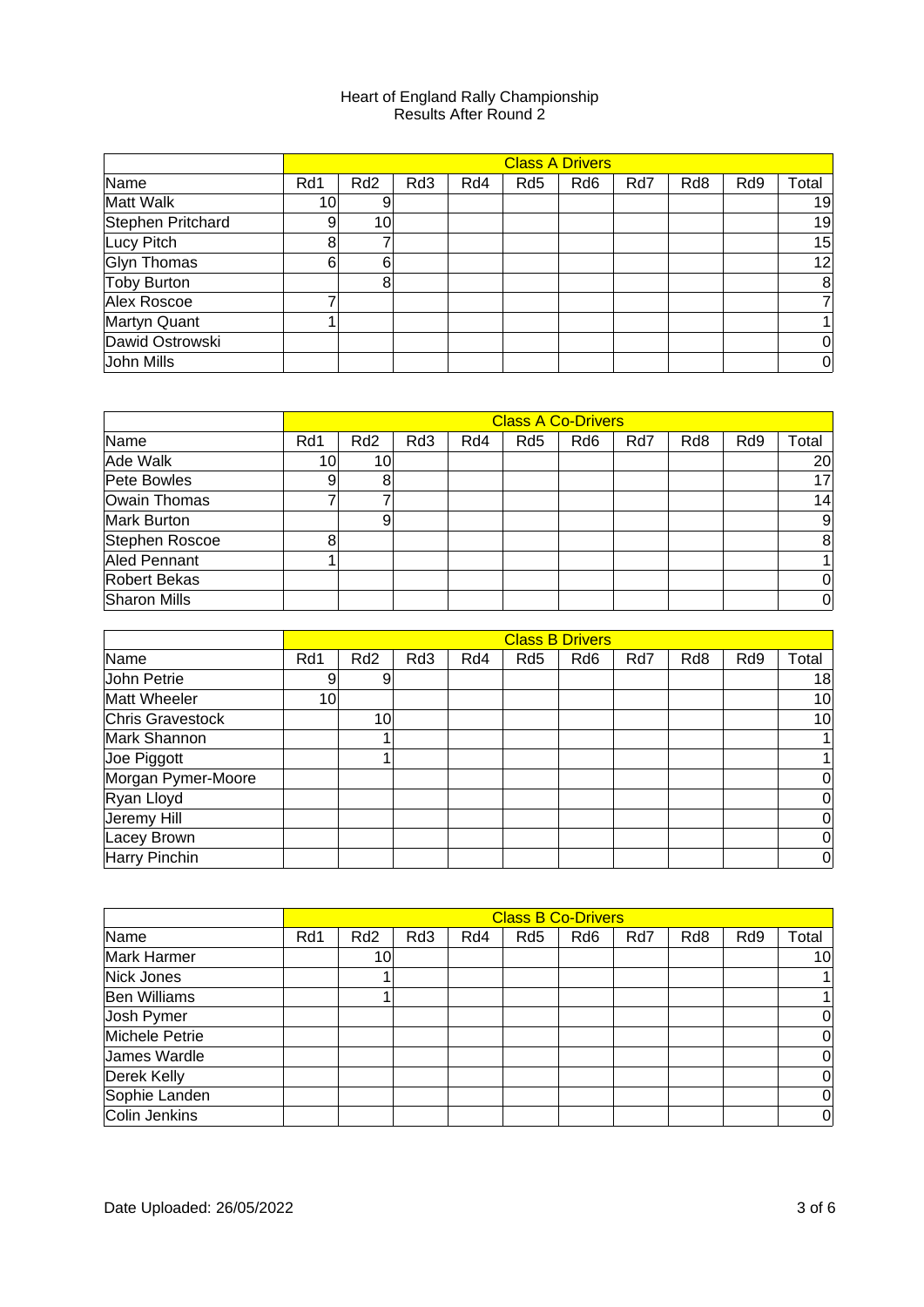|                       |     |                 |     |     |                 | <b>Class C Drivers</b> |     |                  |                  |                  |
|-----------------------|-----|-----------------|-----|-----|-----------------|------------------------|-----|------------------|------------------|------------------|
| Name                  | Rd1 | Rd <sub>2</sub> | Rd3 | Rd4 | Rd <sub>5</sub> | Rd <sub>6</sub>        | Rd7 | R <sub>d</sub> 8 | R <sub>d</sub> 9 | Total            |
| Mark Lennox           | 10  | 9               |     |     |                 |                        |     |                  |                  | 19               |
| <b>Matt Turner</b>    | 8   | 8               |     |     |                 |                        |     |                  |                  | 16               |
| Paul Morgan           | 4   | 10              |     |     |                 |                        |     |                  |                  | 14               |
| <b>Tim Cains</b>      |     | 5               |     |     |                 |                        |     |                  |                  | 12               |
| Sam Cox               | 9   |                 |     |     |                 |                        |     |                  |                  | $\boldsymbol{9}$ |
| Anthony Deignan       | 6   | 3               |     |     |                 |                        |     |                  |                  | $\boldsymbol{9}$ |
| lan Barclay           | 3   | 6               |     |     |                 |                        |     |                  |                  | 9                |
| Dean Davies           |     |                 |     |     |                 |                        |     |                  |                  | 7                |
| Simon Millington      | 5   |                 |     |     |                 |                        |     |                  |                  | 5                |
| <b>Brian Stevens</b>  |     | 4               |     |     |                 |                        |     |                  |                  | $\overline{4}$   |
| Erdinc Degirmencioglu | 2   |                 |     |     |                 |                        |     |                  |                  | $\overline{2}$   |
| Mark Dempster         |     |                 |     |     |                 |                        |     |                  |                  | $\pmb{0}$        |
| <b>James Davies</b>   |     |                 |     |     |                 |                        |     |                  |                  | $\pmb{0}$        |
| <b>Kevin Davies</b>   |     |                 |     |     |                 |                        |     |                  |                  | $\pmb{0}$        |
| Jamie Mcbain          |     |                 |     |     |                 |                        |     |                  |                  | $\pmb{0}$        |
| Damian Welbourn       |     |                 |     |     |                 |                        |     |                  |                  | $\boldsymbol{0}$ |

|                   |                 |                 |     |     |                 | <b>Class C Co-Drivers</b> |     |                  |                  |                |
|-------------------|-----------------|-----------------|-----|-----|-----------------|---------------------------|-----|------------------|------------------|----------------|
| Name              | Rd1             | Rd <sub>2</sub> | Rd3 | Rd4 | Rd <sub>5</sub> | Rd <sub>6</sub>           | Rd7 | R <sub>d</sub> 8 | R <sub>d</sub> 9 | Total          |
| Claire Lennox     | 10 <sup>1</sup> | 9               |     |     |                 |                           |     |                  |                  | 19             |
| Sam Stafford      | 5               | 10              |     |     |                 |                           |     |                  |                  | 15             |
| Seth Cains        | 8               | 6               |     |     |                 |                           |     |                  |                  | 14             |
| Kirun Deignan     |                 | 4               |     |     |                 |                           |     |                  |                  | 11             |
| <b>Bailey Cox</b> | 9               |                 |     |     |                 |                           |     |                  |                  | 9              |
| Tom Bishop        |                 | 8               |     |     |                 |                           |     |                  |                  | 8              |
| Cameron Wheatley  |                 |                 |     |     |                 |                           |     |                  |                  | $\overline{7}$ |
| Sam Kelter        | 6               |                 |     |     |                 |                           |     |                  |                  | $\,6$          |
| Derek Adams       |                 | 5               |     |     |                 |                           |     |                  |                  | 5              |
| Owain Thomas      |                 |                 |     |     |                 |                           |     |                  |                  | $\mathbf 0$    |
| Fiona Crump       |                 |                 |     |     |                 |                           |     |                  |                  | $\mathbf 0$    |
| Ryan Stutchbury   |                 |                 |     |     |                 |                           |     |                  |                  | $\mathbf 0$    |

|                      |     |                 |     |     |     | <b>Class D Drivers</b> |     |     |                  |       |
|----------------------|-----|-----------------|-----|-----|-----|------------------------|-----|-----|------------------|-------|
| <b>Name</b>          | Rd1 | Rd <sub>2</sub> | Rd3 | Rd4 | Rd5 | Rd <sub>6</sub>        | Rd7 | Rd8 | R <sub>d</sub> 9 | Total |
| Aled Morgans         | 10  | 10              |     |     |     |                        |     |     |                  | 20    |
| <b>Graham Davies</b> |     | 9               |     |     |     |                        |     |     |                  | 171   |
| Michael Bowle        |     |                 |     |     |     |                        |     |     |                  | 15    |
| lan Hucklebridge     |     |                 |     |     |     |                        |     |     |                  | 10    |

|                     |     |     |     |     |     | <b>Class D Co-Drivers</b> |     |                  |                  |                 |
|---------------------|-----|-----|-----|-----|-----|---------------------------|-----|------------------|------------------|-----------------|
| <b>Name</b>         | Rd1 | Rd2 | Rd3 | Rd4 | Rd5 | Rd6                       | Rd7 | R <sub>d</sub> 8 | R <sub>d</sub> 9 | Total           |
| <b>Gary Powell</b>  |     | 10  |     |     |     |                           |     |                  |                  | 18 <sup>°</sup> |
| Mark Rodway         |     |     |     |     |     |                           |     |                  |                  | 10 <sup>1</sup> |
| Oliver Hucklebridge |     |     |     |     |     |                           |     |                  |                  | 10 <sup>1</sup> |
| Izzie Lawrence      |     |     |     |     |     |                           |     |                  |                  |                 |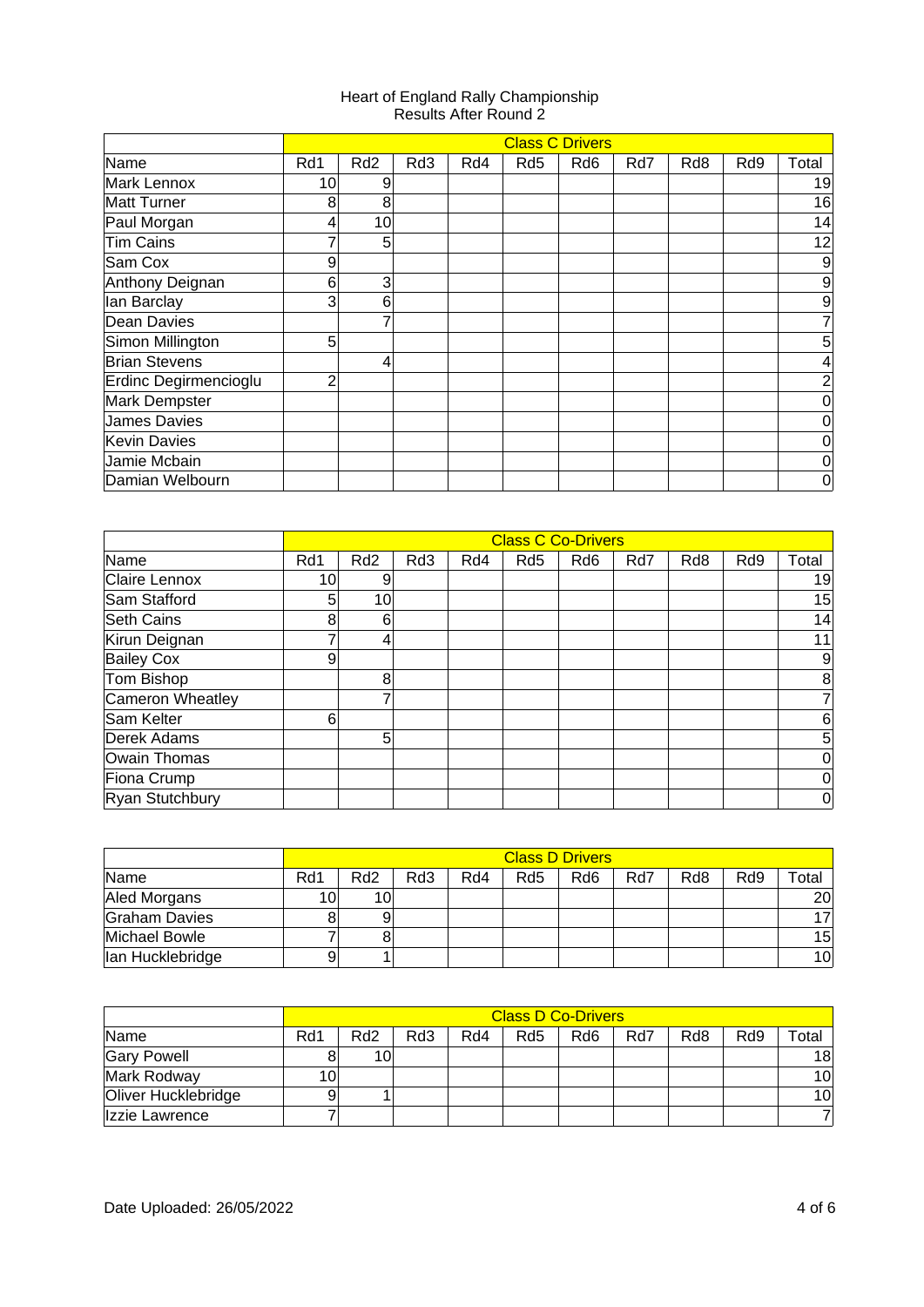|                  |     |     |     |     | <b>Class E Drivers</b> |                  |     |     |                  |             |
|------------------|-----|-----|-----|-----|------------------------|------------------|-----|-----|------------------|-------------|
| Name             | Rd1 | Rd2 | Rd3 | Rd4 | Rd <sub>5</sub>        | R <sub>d</sub> 6 | Rd7 | Rd8 | R <sub>d</sub> 9 | $\tau$ otal |
| Nigel Mee        |     | 10  |     |     |                        |                  |     |     |                  | 10          |
| Scott Stutchbury |     |     |     |     |                        |                  |     |     |                  | 01          |

|                   |     |     |     |     |     | <b>Class E Co-Drivers</b> |     |                  |                  |       |
|-------------------|-----|-----|-----|-----|-----|---------------------------|-----|------------------|------------------|-------|
| Name              | Rd1 | Rd2 | Rd3 | Rd4 | Rd5 | Rd <sub>6</sub>           | Rd7 | R <sub>d</sub> 8 | R <sub>d</sub> 9 | Totai |
| John Fellowes     |     |     |     |     |     |                           |     |                  |                  | 10    |
| Darren Stutchbury |     |     |     |     |     |                           |     |                  |                  | 0     |

|             |     | <b>Class H Drivers</b> |     |     |                 |                  |     |                  |                  |             |  |
|-------------|-----|------------------------|-----|-----|-----------------|------------------|-----|------------------|------------------|-------------|--|
| Name        | Rd1 | Rd <sub>2</sub>        | Rd3 | Rd4 | Rd <sub>5</sub> | R <sub>d</sub> 6 | Rd7 | R <sub>d</sub> 8 | R <sub>d</sub> 9 | $\tau$ otal |  |
| Lee Sellars |     |                        |     |     |                 |                  |     |                  |                  | Ol          |  |

|                  |     | <b>Class H Co-Drivers</b> |     |     |     |                  |     |     |                  |             |  |  |
|------------------|-----|---------------------------|-----|-----|-----|------------------|-----|-----|------------------|-------------|--|--|
| <b>Name</b>      | Rd1 | Rd2                       | Rd3 | Rd4 | Rd5 | R <sub>d</sub> 6 | Rd7 | Rd8 | R <sub>d</sub> 9 | $\tau$ otal |  |  |
| Michelle O'Conor |     |                           |     |     |     |                  |     |     |                  | 0           |  |  |

|              |     | <b>Class J Drivers</b> |     |     |                 |                 |     |     |     |       |  |  |
|--------------|-----|------------------------|-----|-----|-----------------|-----------------|-----|-----|-----|-------|--|--|
| Name         | Rd1 | Rd <sub>2</sub>        | Rd3 | Rd4 | Rd <sub>5</sub> | Rd <sub>6</sub> | Rd7 | Rd8 | Rd9 | Tota. |  |  |
| Karen Phelps |     | $1 \cap$<br>⊥∪         |     |     |                 |                 |     |     |     | 10    |  |  |

|                | <b>Club Classic Drivers</b> |     |     |     |     |                 |     |     |                  |             |
|----------------|-----------------------------|-----|-----|-----|-----|-----------------|-----|-----|------------------|-------------|
| Name           | Rd1                         | Rd2 | Rd3 | Rd4 | Rd5 | Rd <sub>6</sub> | Rd7 | Rd8 | R <sub>d</sub> 9 | $\tau$ otal |
| Pete Gabbatiss |                             |     |     |     |     |                 |     |     |                  | 10          |
| Andy Yeomans   |                             |     |     |     |     |                 |     |     |                  | 01          |

|                   |     | <b>Club Classic Co-Drivers</b> |     |     |     |                 |     |     |                  |             |  |  |
|-------------------|-----|--------------------------------|-----|-----|-----|-----------------|-----|-----|------------------|-------------|--|--|
| <b>Name</b>       | Rd1 | Rd2                            | Rd3 | Rd4 | Rd5 | Rd <sub>6</sub> | Rd7 | Rd8 | R <sub>d</sub> 9 | $\tau$ otal |  |  |
| <b>Gary Evans</b> |     |                                |     |     |     |                 |     |     |                  | 10          |  |  |
| llan Houston      |     |                                |     |     |     |                 |     |     |                  | 01          |  |  |

|              |                 | <b>Lady Drivers</b> |     |     |                 |                  |     |                  |                  |             |  |
|--------------|-----------------|---------------------|-----|-----|-----------------|------------------|-----|------------------|------------------|-------------|--|
| Name         | Rd1             | Rd <sub>2</sub>     | Rd3 | Rd4 | Rd <sub>5</sub> | R <sub>d</sub> 6 | Rd7 | R <sub>d</sub> 8 | R <sub>d</sub> 9 | $\tau$ otal |  |
| Lucy Pitch   | 12 <sup>2</sup> | 12                  |     |     |                 |                  |     |                  |                  | 24          |  |
| Karen Phelps |                 | 12                  |     |     |                 |                  |     |                  |                  | 12          |  |
| Lacey Brown  |                 |                     |     |     |                 |                  |     |                  |                  | 0           |  |